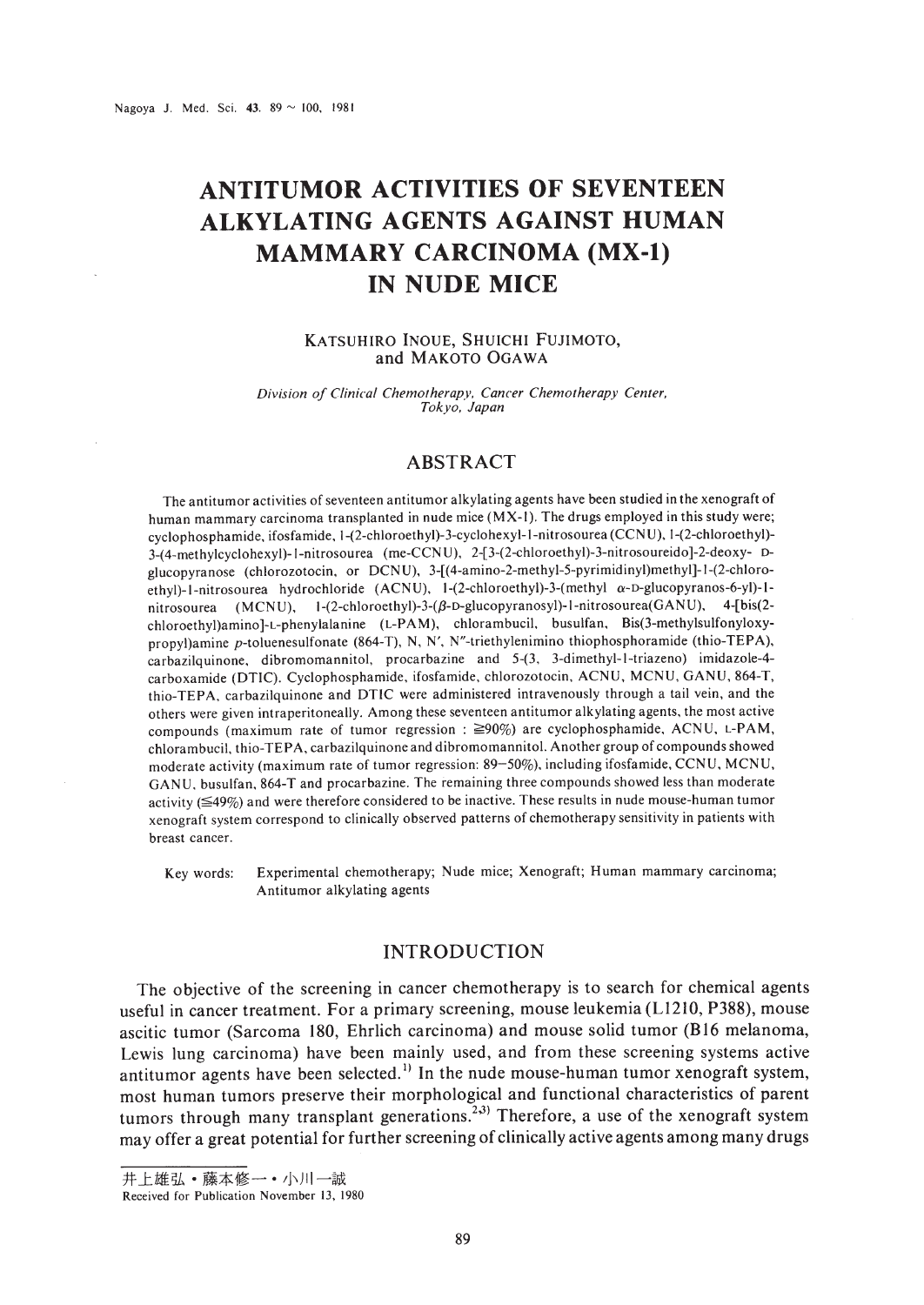selected in the screening with conventional mouse tumor models. The antitumor activities of seventeen alkylating agents against the human breast adenocarcinoma designated as MX-I were investigated. The correlation between antitumor effects of alkylating agents in xenograft and clinical activities of those drugs, and the usefulness of the nude mouse-human tumor xenograft system in the screening of anticancer agents were discussed.

## MATERIALS AND METHODS

*Mice*: Nude mice (nu/nu) with a BALB/c genetic background which had been bred and maintained under specific-pathogen-free conditions were supplied by the Central Institute for Experimental Animals (Kawasaki), and were housed in autoclaved filter cap cages with autoclaved food and bedding. All cages were placed in a laminar-air-flow unit in our laboratory. Six- to seven-week-old male mice weighing about 25 g were used for these experiments.

*Tumor:* The tumor was a mammary carcinoma designated as MX-I, diagnosed histologically as an infiltrating duct cell carcinoma (medullary tubular carcinoma) and established in nude mice in 1974 from a surgical specimen taken from a 29-year-old woman who had not been treated with anticancer agents in the National Cancer Institute (NCI), U.S.A.



Fig. 1 Growth of human mammary carcinoma (MX-1) in nude mice (nu/nu) with a BALB/c genetic background. Bars, S.D.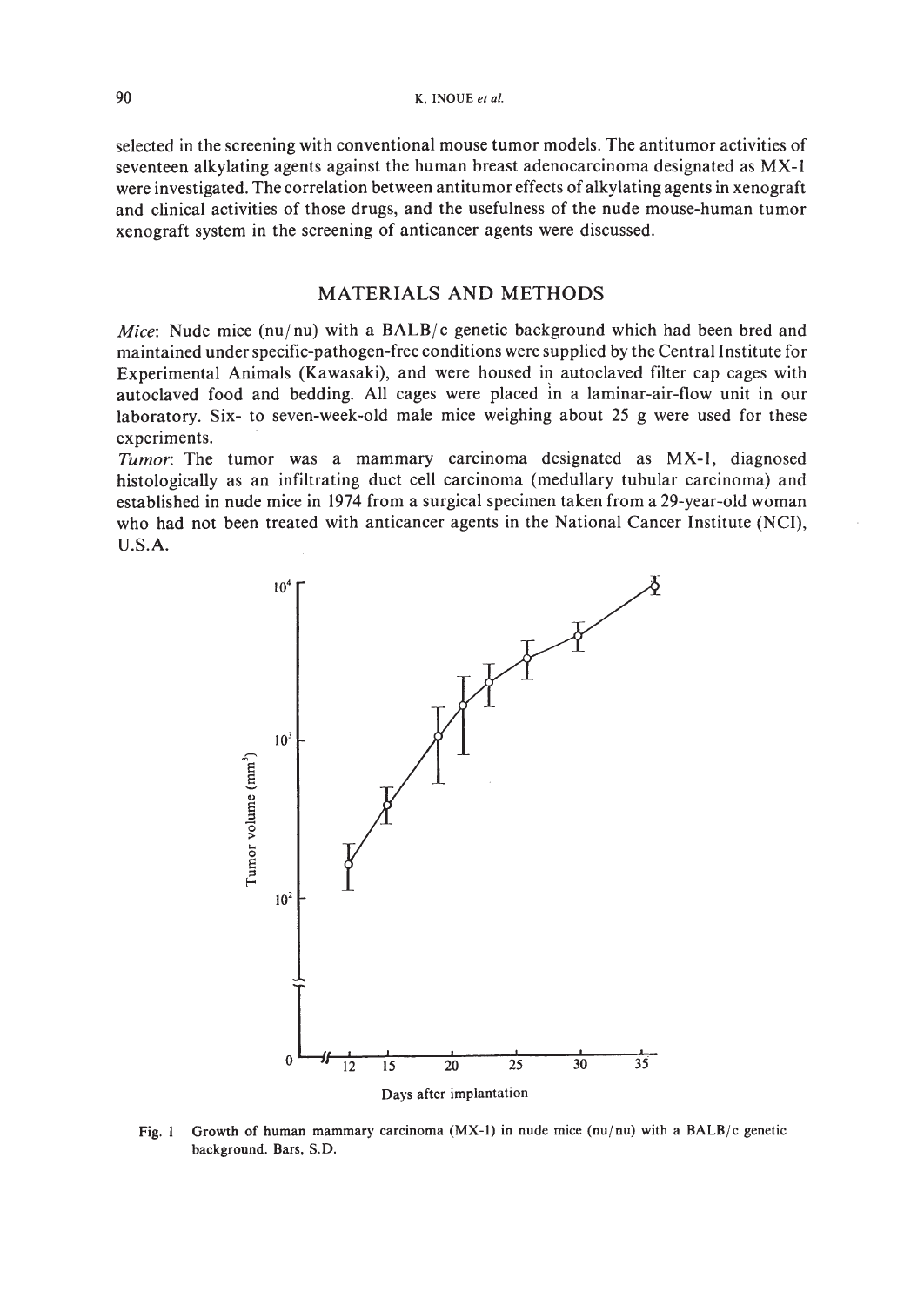The growth curve of MX-I is shown in Fig. I. The mass doubling time of MX-I during the logarithmic growth phase was 3-4 days and the efficiency of transplantation was approximately 95%. The MX-I tumor was estrogen receptor-negative and the level of progesterone receptor was marginal.

*Chemotherapeutic agents:* The fourteen antitumor alkylating agents that have been already established the clinical activity in various human cancers and three new water-soluble derivatives of nitrosourea developed in Japan which have recently been undergoing clinical trials are investigated in this study. The following seventeen alkylating agents were used; cyclophosphamide, ifosfamide, 1-(2-chloroethyl)-3-cyclohexyl-l-nitrosourea (CCN U), 1-(2 chloroethy1)-3-(4-methylcyclohexyl)-I-nitrosourea (me-CCN U), 2-[3-(2-chloroethyl)-3 nitrosoureido]-2-deoxy-o-glucopyranose (chlorozotocin, or OCNU), 3-[4-amino-2-methyl-5-pyrimidinyl)methyl]-I-(2-chloroethyl)-I-nitrosourea hydrochloride (ACN U), 1-(2 chloroethyl)-3-(methyl  $\alpha$ -D-glucopyranose-6-yl)-1-nitrosourea (MCNU), 1-(2-chloroethyl)-3-(ß-D-glucopyranosyl)-1-nitrosourea (GANU), 4-[bis(2-chloroethyl)amino]-L-phenylalanine (L-PAM), chlorambucil, busulfan, Bis(3-methylsulfonyloxypropyl)amine *p*toluenesulfonate (864-T), N, N', N"-triethylenimino thiophosphoramide (thio-TEPA), carbazilquinone, dibromomannitol, procarbazine, and 5-(3, 3-dimethyl-l-triazeno) imidazole-4-carboxamide (OTIC).

The makers and supplier of the drugs evaluated in this study were summarized in Table I.

To evaluate the antitumor activities of the drugs, we employed the predetermined dose lethal to one-tenth of  $BDF<sub>1</sub>$  mice (LD<sub>10</sub>) as standard therapeutic dose of twelve drugs for nude mice. Furthermore, the dose level of ifosfamide, thio-TEPA, and carbazilquinone were selected on the basis of toxicity study obtained from the literatures, and that of procarbazine and OTIC were selected on the basis of the chemotherapy study with nude mice in Battelle Columbus Laboratories, U.S.A. The employment of  $LD_{10}$  of  $BDF_1$  mice for the standard therapeutic dose in this study is on account of accumulation of the toxicological data of  $BDF<sub>1</sub>$ 

| Drug                 | Maker or Supplier                   |
|----------------------|-------------------------------------|
| Cyclophosphamide     | Shionogi & Co., Tokyo               |
| <b>ACNU</b>          | Sankyo Co., Tokyo                   |
| <b>MCNU</b>          | Tokyo Tanabe Co., Tokyo             |
| GANU                 | Meiji Seika Co., Tokyo              |
| 1-PAM                | Nippon Wellcome Co., Osaka          |
| Chlorambucil         | Burroughs Wellcome Co., U.K.        |
| <b>Busulfan</b>      | Burroughs Wellcome Co., U.K.        |
| 864-T                | Yoshitomi Pharmaceutical Co., Tokyo |
| Thio-TEPA            | Sumitomo Chemical Ind., Osaka       |
| Carbazilquinone      | Sankyo Co., Tokyo                   |
| Dibromomannitol      | Kyorin Pharmaceutical Co., Tokyo    |
| Procarbazine         | Nihon Roche Co., Tokyo              |
| Ifosfamide           | National Cancer Institute, U.S.A.   |
| <b>CCNU</b>          | National Cancer Institute, U.S.A.   |
| Me-CCNU              | National Cancer Institute, U.S.A.   |
| Chlorozotocin (DCNU) | National Cancer Institute, U.S.A.   |
| DTIC                 | National Cancer Institute, U.S.A.   |

Table I. List of drugs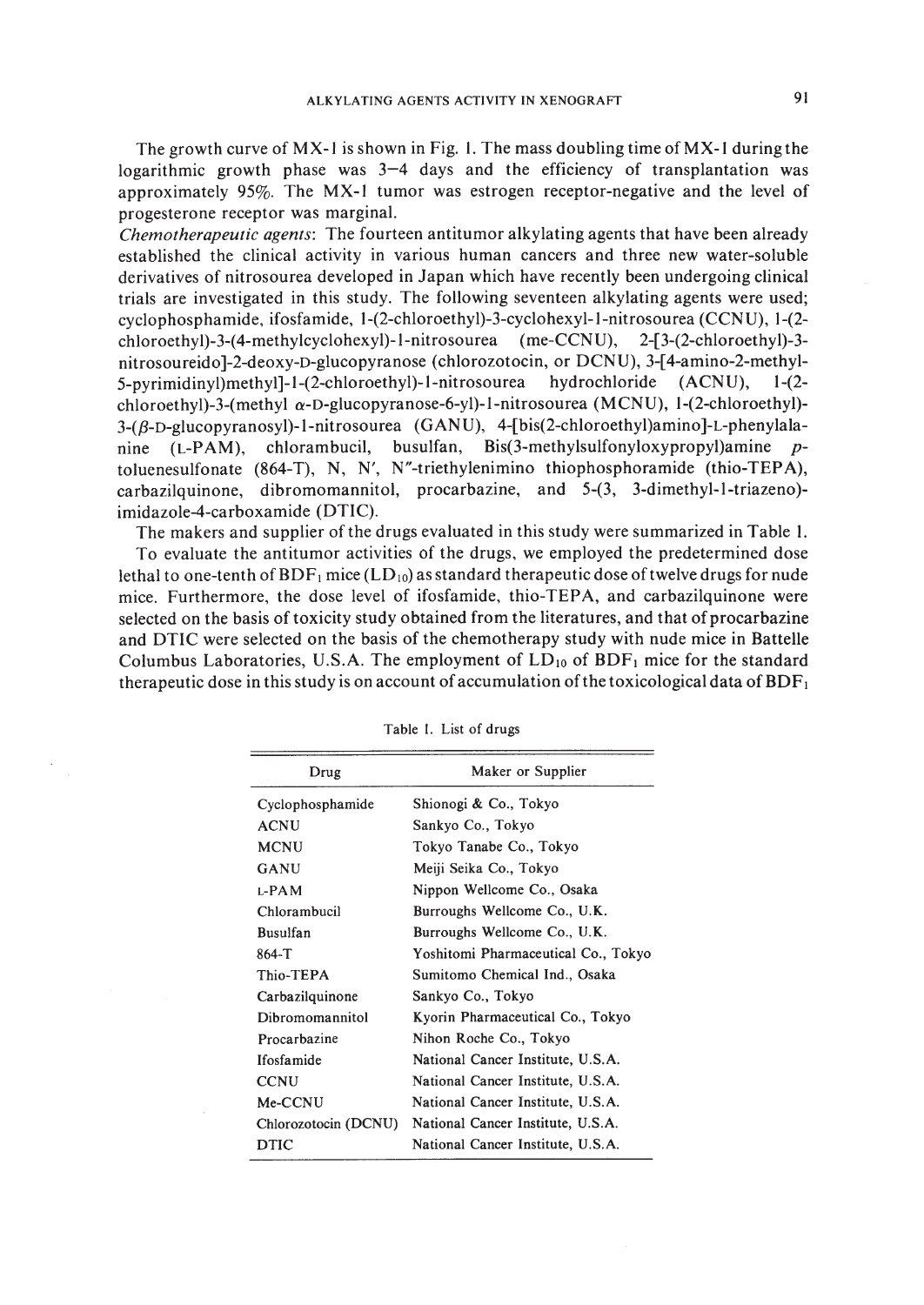mice in our laboratory.

*Treatment:* Cyclophosphamide, ifosfamide, chlorozotocin, ACNU, MCNU, GANU, 864-T, thio-TEPA, carbazilquinone, procarbazine and OTIC were dissolved in physiologicalsaline, and CCNU and me-CCNU were suspended in physiological saline with a few drops of Tween 80 (Tokyo Kasei Co., Tokyo). L-PAM, chlorambucil, busulfan and dibromomannitol were suspended in 0.5% carboxymethylcellulose (CMC) (Wako Pure Chemical Ind., Tokyo). Solutions or suspensions of all drugs were prepared immediately before injection. Drugs were given intravenously (iv) through tail vein of mice (cyclophosphamide, ifosfamide, chlorozotocin, ACNU, MCNU, GANU, 864-T, thio-TEPA, carbazilquinone and OTIC), or intraperitoneally (ip) (CCNU, me-CCNU, L-PAM, chlorambucil, busulfan, dibromomannitol and procarbazine) in a volume of 0.01 ml per g body weight of mice by a single injection. Control animals were given physiological saline or 0.5% CMC by the same route. Thio-TEPA, carbazilquinone, procarbazine and DTIC were administered on a  $q4d \times 3$ schedule, and other drugs were given on a single treatment schedule.

*Evaluation ofantitumor activity:* In this experiment, a 2-mm tumor fragment was implanted subcutaneously aseptically by means of a trocar into the back of each mouse. Mice were randomized into test groups consisting of three to six mice each and treatment was initiated when the tumor mass reached about 150–200 mm<sup>3</sup> in volume, usually 10–14 days after tumor implant. The length, width and height of the subcutaneous tumors and the body weight of tumor-bearing host mice were measured twice a week for three weeks after the initiation of treatment. To evaluate chemotherapeutic effectiveness, a minimum ratio of mean tumor volume of treated mice to that of control mice  $(T/C)$  during the experimental period from the initial (day 0) to the final day of treatment was calculated in all groups. However, since the mean tumor volume of each group at the initiation of treatment was generally inconsistent, it was normalized to 1.0 and a relative mean tumor volume of each group was calculated. Then, the maximum rate of tumor regression (chemotherapeutic effect) was assessed from the following formula:

$$
[1 - (\frac{Tn}{T0}/\frac{Cn}{C0})] \times 100~(\%)
$$

where Tn!TO is the relative mean tumor volume oftreatment group between the initial (day 0) and the day n from treatment, and  $Cn/CO$  is that of control group. The study was terminated if more half of mice were judged to have died from drug toxicity. Student's *t-test* was used to compare tumor volume in the control and treated groups.

#### RESULTS

A single intravenous dose of 220, 110 or 55 mg/ kg of cyclophosphamide and 300, 75, 50 or  $25 \text{ mg/kg}$  of ifosfamide, an analog of cyclophosphamide, were given. The highest dose of cyclophosphamide (220 mg/kg) was found to be highly effective, resulting in complete tumor regression of all mice ( $P < 0.001$ ). In mice treated with ifosfamide, significant regression of the tumor was observed at doses of 50 and 25 mg/kg, and the maximum rate of tumor regression for these two doses were  $87\%$  (P  $\leq$  0.01) and  $86\%$  (P  $\leq$  0.001), respectively. Three hundred and 75 mg/kg of ifosfamide were toxic to the mice. Among the six nitrosourea derivatives tested in this study, ACNU gave the highest tumor regression. Forty mg/kg of ACNU which is the dose of  $LD_{10}$  (iv), induced 92% (P < 0.001) tumor regression. Tumor regression rate at the 20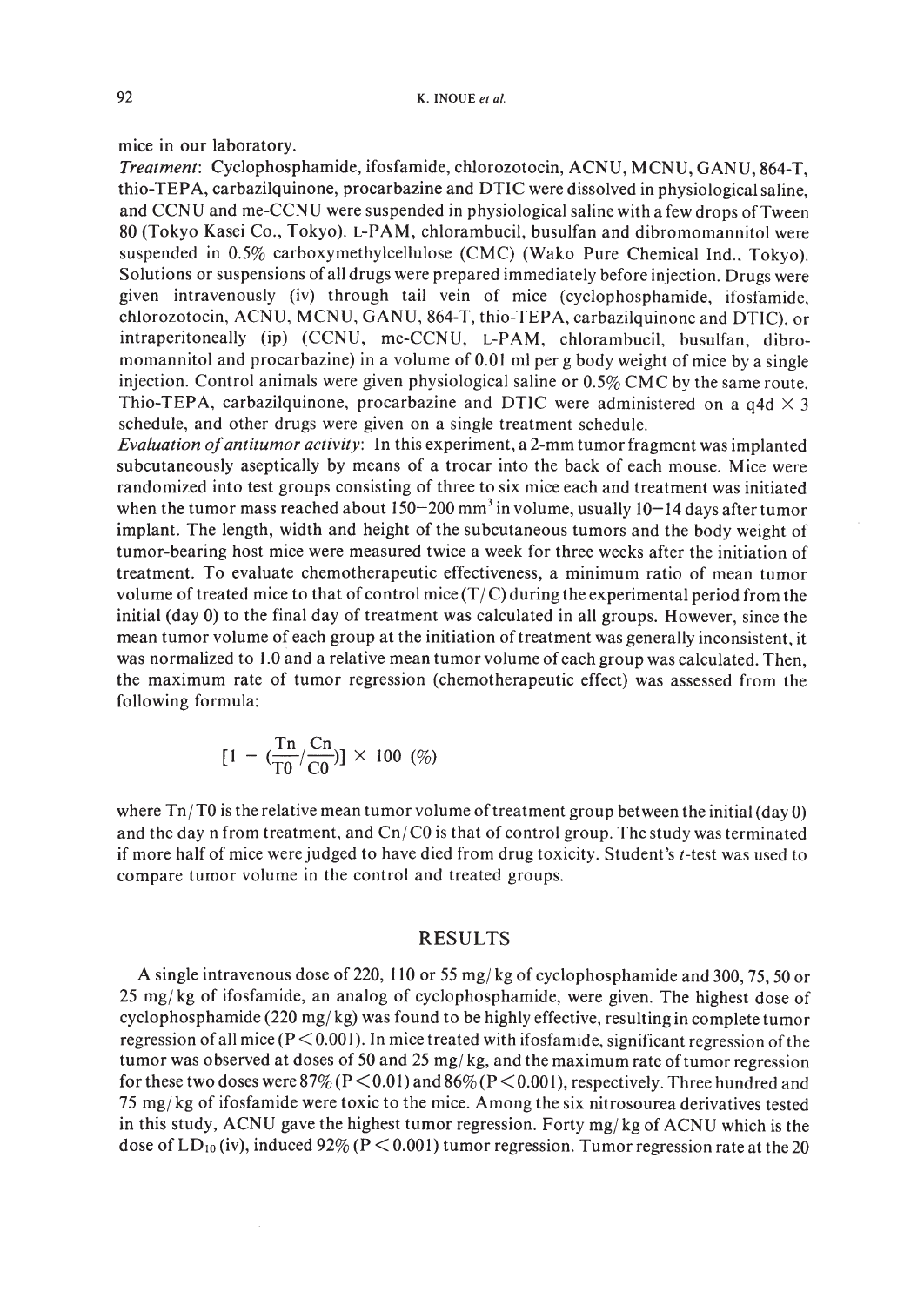$mg/kg$  was 46%, but no tumor regression was observed at the dose of 10 mg/kg. MCNU had higher antitumor activity comparable to that of CCNU. MCNU at doses of 15 and 7.5 mg/kg induced 73% ( $P < 0.01$ ) and 66% tumor regression, respectively. The animals treated with 30  $mg/kg (LD_{10}$ , iv) were presumed to be died from toxicity. Meanwhile, the  $LD_{10}$  of GANU (iv) was 6.5 mg/kg and the greatest tumor regression (50%) was seen at this dose.

The  $LD_{10}$  of CCNU was reported to be 48 mg/kg (ip) and a single dose of CCNU at the doses of 50 and 25 mg/kg induced 69 and 60% tumor regression, respectively. Although the toxicity study of me-CCNU in BDF<sub>1</sub> mice gave a value of 50 mg/kg for  $LD_{10}(iv)$ , the animals treated with the doses of 50 and 25 mg/kg were presumed to be died from drug toxicity. Me-CCNU at a dose of 12.5 mg/kg induced a  $26\%$  tumor regression. The toxicity study of chlorozotocin gave a value of 15 mg/kg for  $LD_{10}$  (iv). The maximum rate of tumor regression of chlorozotocin at the single dose of 7.5 mg/kg given intravenously is  $34\%$  as shown in Fig. 2. The dose of 15 mg of chlorozotocin per kg  $(LD_{10}, \text{iv})$  was toxic to mice.



Fig. 2 Chemotherapy of human mammary carcinoma (MX-1) in nude mice to chlorozotocin: O, 15 mg/kg; e, 7.5 mg/kg: @, controls. Drug was administered only one time intravenously at the time indicated by the arrow. Bars. S.D.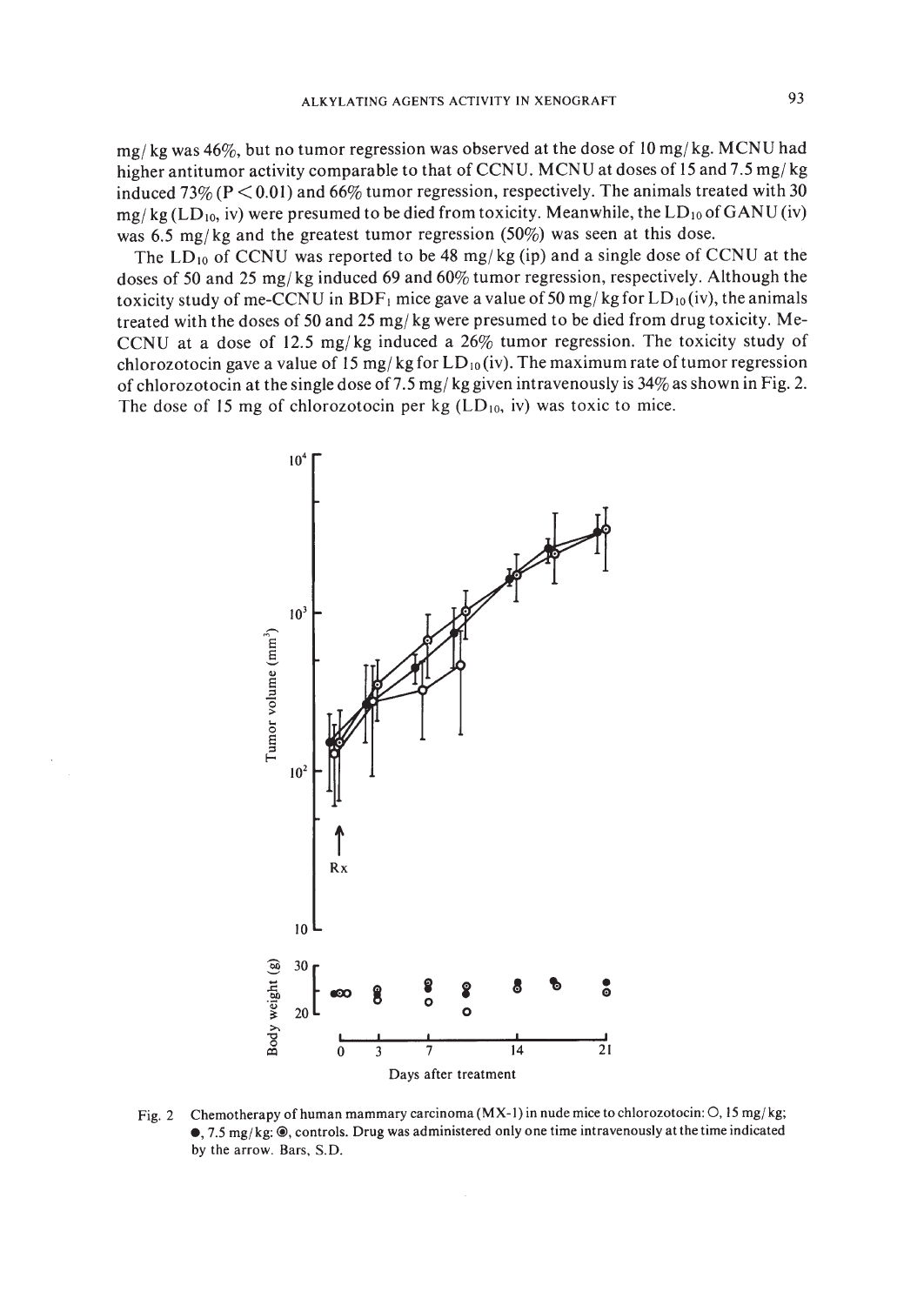Activity of L-PAM against the MX-1 tumor was demonstrated with a dose of 9 mg/kg ip single treatment, and complete tumor regression was seen, whereas maximum weight loss was 20% and it was presumed to be moderately toxic to mice. A dose of 27 and 18 mg/kg (LD<sub>10</sub>, ip) of L-PAM was toxic. A dose of 28, 14 and 7 mg/ kg of chlorambucil were administered ip and the dose of 28 mg/kg (LD<sub>10</sub>, ip) induced 94% (P < 0.001) tumor regression as shown in Fig. 3.



Fig. 3 Chemotherapy of human mammary carcinoma (MX-1) in nude mice to chlorambucil:  $\Omega$ , 28 mg/kg;  $\bullet$ , 14 mg/kg;  $\triangle$ , 7. mg/kg:  $\bullet$ , controls. Drug was administered only one time intravenously at the time indicated by the arrow. Bars. S.D.

Among methanesulfonate group of alkylating agents, the highest dose of 68 mg/kg of busulfan (LD<sub>10</sub>, ip) was effective in suppressing the tumor growth and 69% of growth inhibition was induced, whereas no significant retardation oftumor growth was seen at a dose of 34 mg/kg as shown in Fig. 4. A dose of 53 mg/kg 864-T induced 83% tumor regression (P  $<$ 0.01). Doses of 210 (LD<sub>10</sub>, iv) and 105 mg/kg iv injection were toxic, and all animals died at 7 and 17 days respectively after initiation of treatment.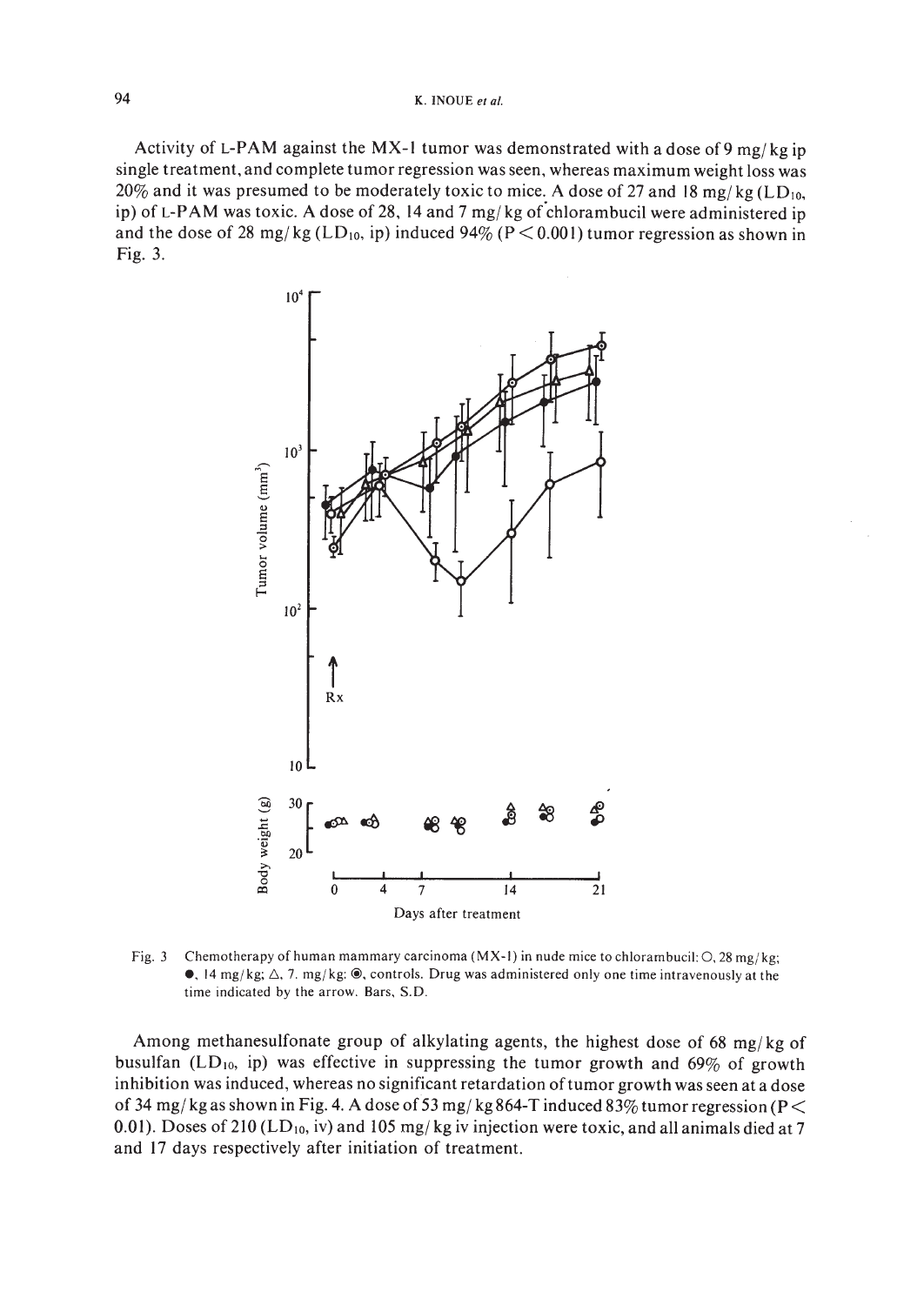

Fig. 4 Chemotherapy of human mammary carcinoma (MX-I) in nude mice to busulfan: 0, 68 mg/kg; **e,** 34 mg/ kg: @, controls. Drug was administered only one time intraperitoneally at the time indicated by the arrow. Bars, S.D.

Thio-TEPA and carbazilquinone, ethyleneimine group, were tested on a  $q4d \times 3$  schedule. Doses of 10 and 5 mg/kg per injection of thio-TEPA were very effective in tumor regression of MX-1, and more than 99% ( $P < 0.05$ ) tumor regressions were induced. Carbazilquinone was tested at doses of 2 and 1 mg/kg per injection on a  $q4d \times 3$  schedule. Acute toxicity was observed at a dose of 2 mg/kg per injection, whereas a 1 mg/kg per injection of carbazilquinone produced a 100% regression of tumor growth ( $P < 0.05$ ) as shown in Fig. 5.

Dibromomannitol in epoxide group was tested at a dose of 900, 450 and 225 mg/kg. A dose of 900 mg/kg (LD<sub>10</sub>, ip) of dibromomannitol showed 100% (P < 0.001) tumor regression. Doses of 450 and 225 mg/kg of this drug showed 91 (P < 0.001) and 81% (P < 0.001) tumor regression, respectively.

Procarbazine and DTIC were tested on a q4d  $\times$  3 schedule. Treatment with 400 mg/kg per injection of procarbzine showed significant tumor regression, but all animals died at 3 weeks after the treatment due to drug toxicity. At a dose of 200 mg/kg per injection of procarbazine,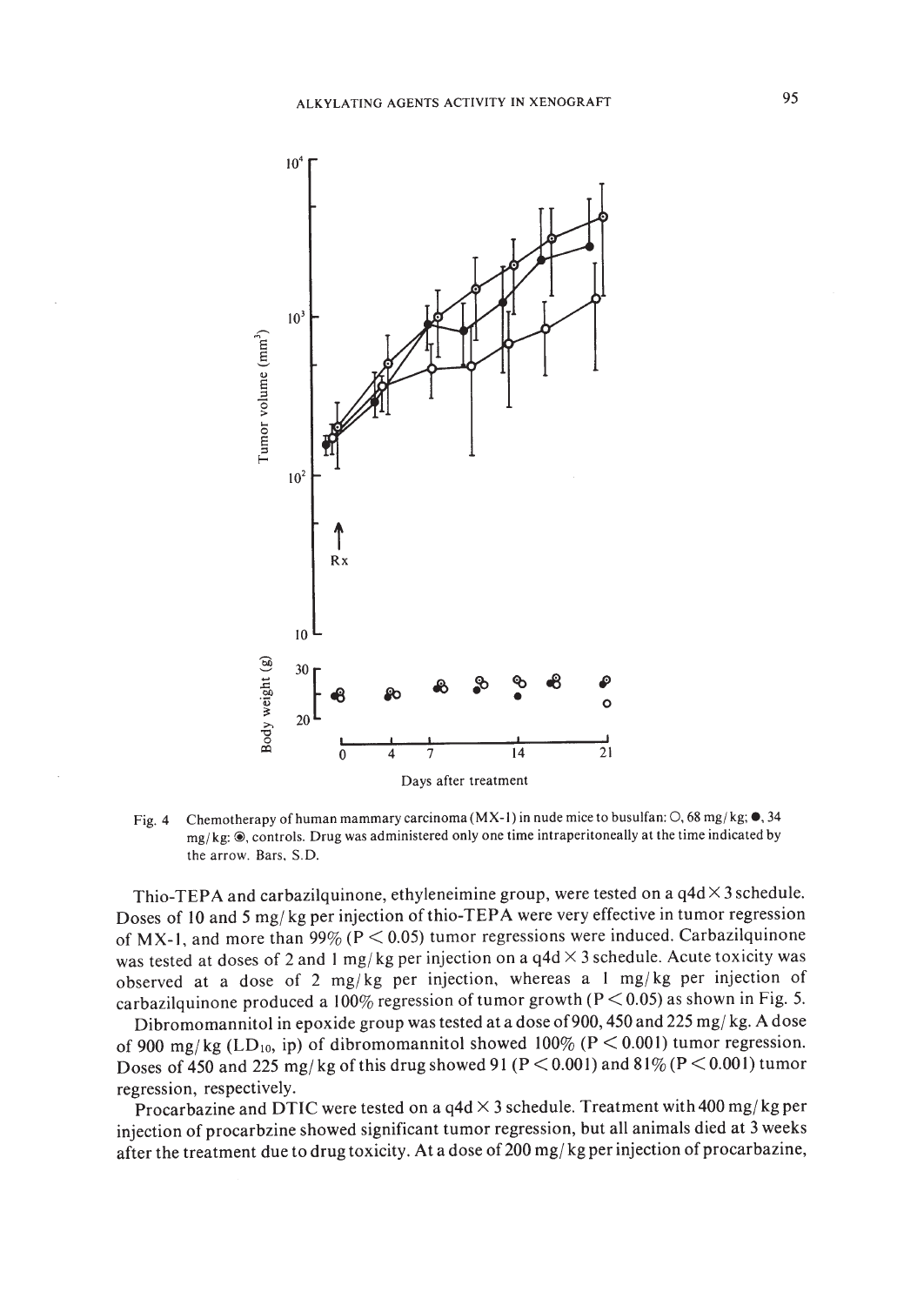

Fig. 5 Chemotherapy of human mammary carcinoma (MX-1) in nude mice to carbazilguinone:  $O$ ,  $2 \frac{mg}{kg}$ per injection;  $\bullet$ , 1 mg/kg per injection;  $\bullet$ , controls. Drug was administered on a q4d  $\times$ 3 schedule intravenously at the times indicated by the arrows. Bars, S.D.

54% tumor regression was induced. Sixty-three mg/ kg per injection of DTIC was inactive, whereas a treatment with higher dose,  $125 \text{ mg/kg}$  per injection was highly toxic; all three mice died after the second or the third injection.

The maximum weight loss of the mice during the observation period was zero to  $26\%$  (864-T, 53 mg/ kg) in the groups without any death due to drug toxicity compared with **II** to 36% in the groups which included deaths apparently due to drug toxicity.

The antitumor activities of seventeen alkylating agents against human mammary carcinoma transplanted in nude mice (MX-I) are summarized in Table 2. **It** is evident that the most active compounds (maximum rate of tumor regression:  $\geq 90\%$ ) are cyclophosphamide, ACNU, L-PAM, chlorambucil, thio-TEPA, carbazilquinone and dibromomannitol. Another group of compounds showed moderate activity (maximum rate oftumor regression: 89-50%), including ifosfamide, CCNU, MCNU, GANU, busulfan, 864-T and procarbazine.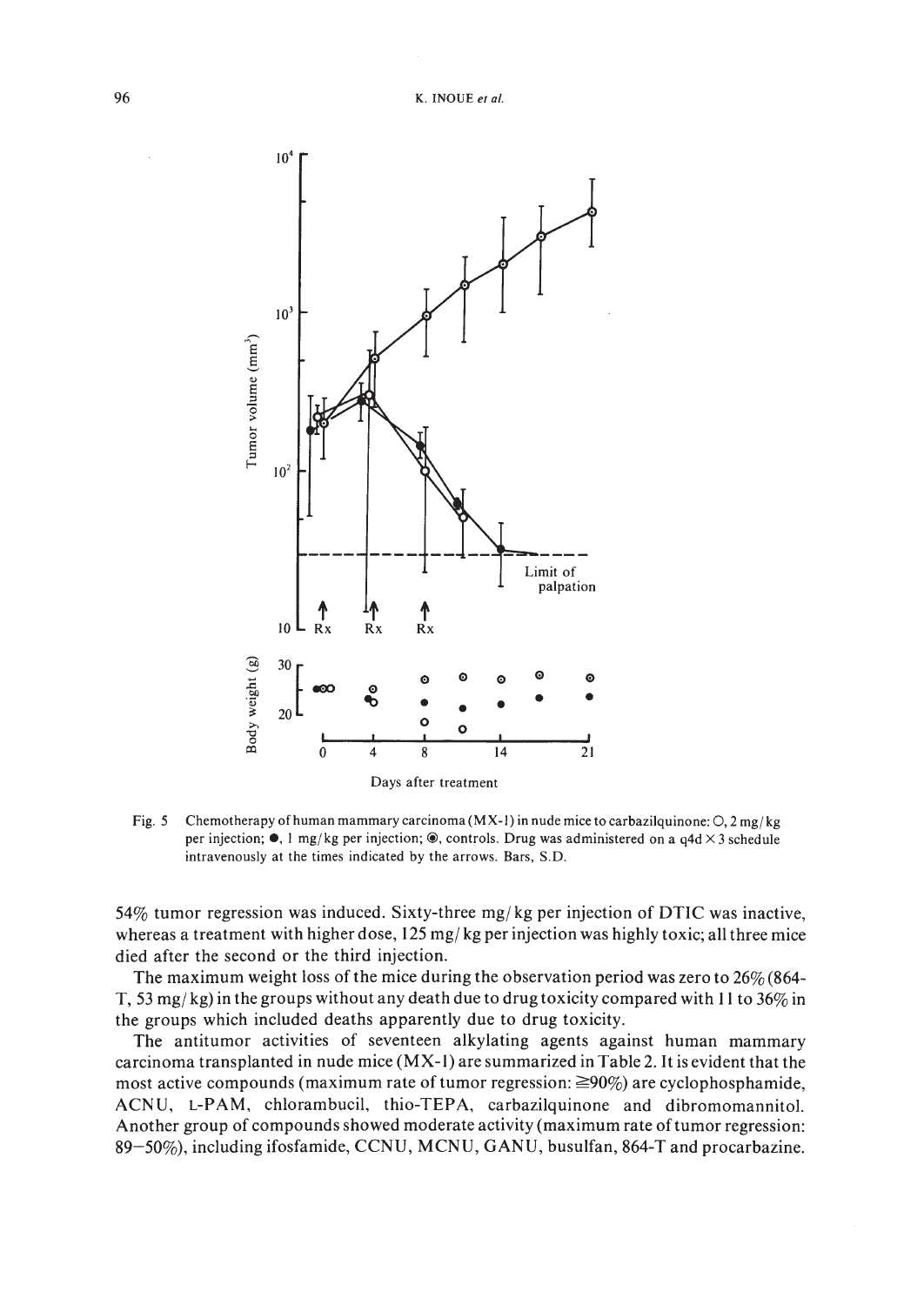The remaining three compounds showed less than moderate activity ( $\leq 49\%$ ) and were therefore considered to be inactive.

| Drug                               | Route of<br>treatment | Dose of<br>drug (mg/kg) | Relative mean<br>tumor volume <sup>a)</sup> |                          | Maximum rate of<br>tumor regression <sup>d)</sup> | Maximum loss<br>of weight |
|------------------------------------|-----------------------|-------------------------|---------------------------------------------|--------------------------|---------------------------------------------------|---------------------------|
|                                    |                       |                         | $Tn/T0^{b}$                                 | $Cn/C0^{c}$              | (%)                                               | (%)                       |
| 1) $\beta$ -chloroethylamine group |                       |                         |                                             |                          |                                                   |                           |
| Cyclophosphamide                   | iv                    | 220                     | $0***$                                      | 17.14                    | 100                                               | $\mathbf{2}$              |
|                                    |                       | 110                     | $0.32***$                                   | 17.14                    | 98                                                | $\bf{0}$                  |
|                                    |                       | 55                      | $0.62**$                                    | 4.59                     | 96                                                | $\bf{0}$                  |
| Ifosfamide                         | iv                    | 300                     |                                             |                          | toxic                                             | 13                        |
|                                    |                       | 75                      |                                             | —<br>——                  | toxic                                             | 22                        |
|                                    |                       | 50                      | $1.93**$                                    | 15.77                    | 87                                                | $\bf{0}$                  |
|                                    |                       | 25                      | $2.07***$                                   | 15.77                    | 86                                                | $\bf{0}$                  |
| CCNU                               | ip                    | 75                      |                                             | $\overline{\phantom{a}}$ | toxic                                             | 17                        |
|                                    |                       | 50                      | 9.31                                        | 29.41                    | 69                                                | 12                        |
|                                    |                       | 25                      | 11.81                                       | 29.41                    | 60                                                | $\overline{4}$            |
| Me-CCNU                            | ip                    | 50                      |                                             |                          | toxic                                             | 25                        |
|                                    |                       | 25                      |                                             |                          | toxic                                             | 33                        |
|                                    |                       | 12.5                    | 3.58                                        | 4.82                     | 26                                                | 3                         |
|                                    |                       | 6.3                     | 5.80                                        | 4.82                     | progression                                       | $\overline{\mathbf{4}}$   |
| Chlorozotocin(DCNU)                | iv                    | 15                      | $\overline{\phantom{m}}$                    | $\overline{\phantom{0}}$ | toxic                                             | 20                        |
|                                    |                       | 7.5                     | 2.93                                        | 4.39                     | 34                                                | 4                         |
| <b>ACNU</b>                        | iv                    | 60                      |                                             | $\overline{\phantom{0}}$ | toxic                                             | 30                        |
|                                    |                       | 40                      | $0.75***$                                   | 8.72                     | 92                                                | 12                        |
|                                    |                       | 20                      | 2.88                                        | 5.34                     | 46                                                | 8                         |
|                                    |                       | 10                      | 4.30                                        | 4.24                     | progression                                       | $\bf{0}$                  |
| MCNU                               | iv                    | 30                      |                                             |                          | toxic                                             | 29                        |
|                                    |                       | 15                      | $8.55**$                                    | 31.43                    | 73                                                | $\overline{7}$            |
|                                    |                       | 7.5                     | 2.91                                        | 8.53                     | 66                                                | 13                        |
| GANU                               | iv                    | 10                      | $\overline{\phantom{a}}$                    |                          | toxic                                             | 19                        |
|                                    |                       | 6.5                     | 4.59                                        | 9.14                     | 50                                                | 8                         |
|                                    |                       | 2.5                     | 1.73                                        | 1.85                     | $\overline{7}$                                    | $\bf{0}$                  |
| L-PAM                              | ip                    | 27                      |                                             |                          | toxic                                             | 30                        |
|                                    | 18                    |                         |                                             |                          | toxic                                             | 30                        |
|                                    |                       | 9                       | $0***$                                      | 18.90                    | 100                                               | 20                        |
| Chlorambucil                       | ip                    | 28                      | $0.36***$                                   | 5.98                     | 94                                                | 4                         |
|                                    |                       | 14                      | 1.32                                        | 4.65                     | 72                                                | $\bf{0}$                  |
|                                    |                       | $\overline{7}$          | 6.95                                        | 15.31                    | 55                                                | 0                         |
| 2) Methanesulfonate group          |                       |                         |                                             |                          |                                                   |                           |
| Busulfan                           | ip                    | 68                      | 4.73                                        | 14.93                    | 69                                                | 12                        |
|                                    |                       | 34                      | 5.17                                        | 7.24                     | 29                                                | $\overline{\bf{4}}$       |
| 864-T                              | iv                    | 210                     |                                             |                          | toxic                                             | 15                        |
|                                    |                       | 105                     |                                             |                          | toxic                                             | $\mathbf{1}$              |

Table 2. Comparison of antitumor activity ofalkylating agents against human mammary carcinoma in nude mice (MX-I)

(to be continued)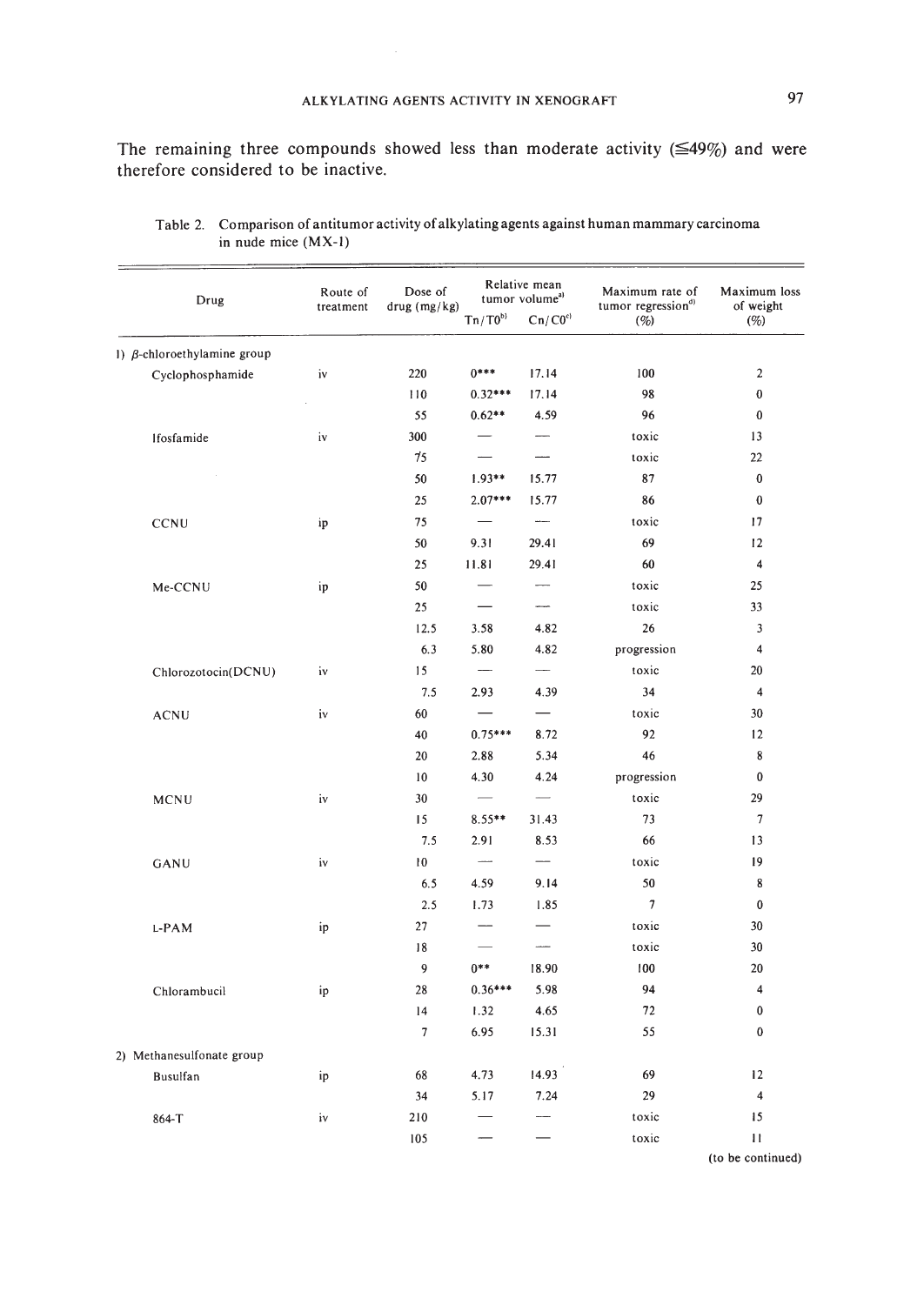|                        |               | 53             | $1.63**$  | 9.07  | 83    | 26              |
|------------------------|---------------|----------------|-----------|-------|-------|-----------------|
| 3) Ethyleneimine group |               |                |           |       |       |                 |
| Thio-TEPA              | iv $\times$ 3 | 10             | $0*$      | 21.4  | 100   | 13              |
|                        |               | 5              | $0.09*$   | 14.93 | 99    | 15              |
| Carbazilquinone        | iv $\times$ 3 | $\overline{c}$ |           |       | toxic | 36              |
|                        |               | 1              | $0.03*$   | 14.93 | 100   | 20              |
| 4) Epoxide group       |               |                |           |       |       |                 |
| Dibromomannitol        | ip            | 900            | $0***$    | 10.80 | 100   | 5               |
|                        |               | 450            | $1.02***$ | 10.80 | 91    | $\mathbf{0}$    |
|                        |               | 225            | $2.81***$ | 14.27 | 81    | $\bf{0}$        |
| 5) Others              |               |                |           |       |       |                 |
| Procarbazine           | ip $\times$ 3 | 400            |           |       | toxic | 34              |
|                        |               | 200            | 13.18     | 28.64 | 54    | $\overline{11}$ |
| <b>DTIC</b>            | iv $\times$ 3 | 125            |           | --    | toxic | 12              |
|                        |               | 63             | 2.28      | 2.68  | 15    | 17              |

#### Table 2. continued

a) Values are at the time of the maximum tumor regression during the observation period and they are rounded to three decimal places.

b) Tn/TO: relative mean tumor volume of treatment group between day 0 and day n after initial treatment.

c) Cn/ CO: that of control group.

d) Maximum rate of tumor regression is calculated from the following formula:

$$
[1 - (\frac{1 \text{ n}}{10} / \frac{C \text{ n}}{C0})] \times 100 \text{ (%)}
$$

and values are rounded to the nearest whole number.

Significantly different at  $P < 0.001$  (\*\*\*),  $P < 0.01$  (\*\*) and  $P < 0.05$  (\*), compared with control group.

#### DISCUSSION

The majority of new anticancer agents were discovered by their antitumor activities in rodent tumor test systems such as  $L1210$ , P388, B16 melanoma and Lewis lung carcinoma.<sup>11</sup> However, it has been difficult to predict the perfect antitumor activity against various human cancers by these models.<sup>4)</sup> The human tumor-xenograft system has been expected to have a potential test for the proper selection of anticancer agents in treatment of individual human tumors.<sup>5)</sup> However, whether the effect of antitumor agents on the human tumor-xenograft system correlates with clinical response of individual tumor is a question that has not yet clarified.

Among seventeen alkylating agents evaluated in this study, seven drugs which are cyclophosphamide, carbazilquinone, thio-TEPA, L-PAM, chlorambucil, dibromomannitol and ACNU showed more than 90% tumor regression against the MX-I tumor. Cyclophosphamide, carbazilquinone, thio-TEPA, L-PAM and chlorambucil are significantly active against breast cancer and the overall response for these five drugs are  $34,^{6}$ ,  $33,^{7}$ ,  $30,^{6}$  $23,6$ <sup>6</sup> and  $20\%$ , <sup>61</sup> respectively as shown in Table 3, and the clinical activities of dibromomannitol and ACNU have not yet evaluated. Another group, including ifosfamide, CCNU, procarbazine, 864-T, MCNU, busulfan and GANU showed moderate activity (maximum rate of tumor regression; 89-50%). The clinical activities of 864-T, MCNU, busulfan and GANU have not yet been evaluated, while ifosfamide is active with an overall response rate of  $40\%,$ <sup>81</sup> and CCNU and procarbazine are inactive<sup>61</sup> against breast cancer. Chlorozotocin,<sup>9)</sup> me-CCNU<sup>6</sup> and DTIC<sup>6</sup> are inactive in clinical study as observed in this study.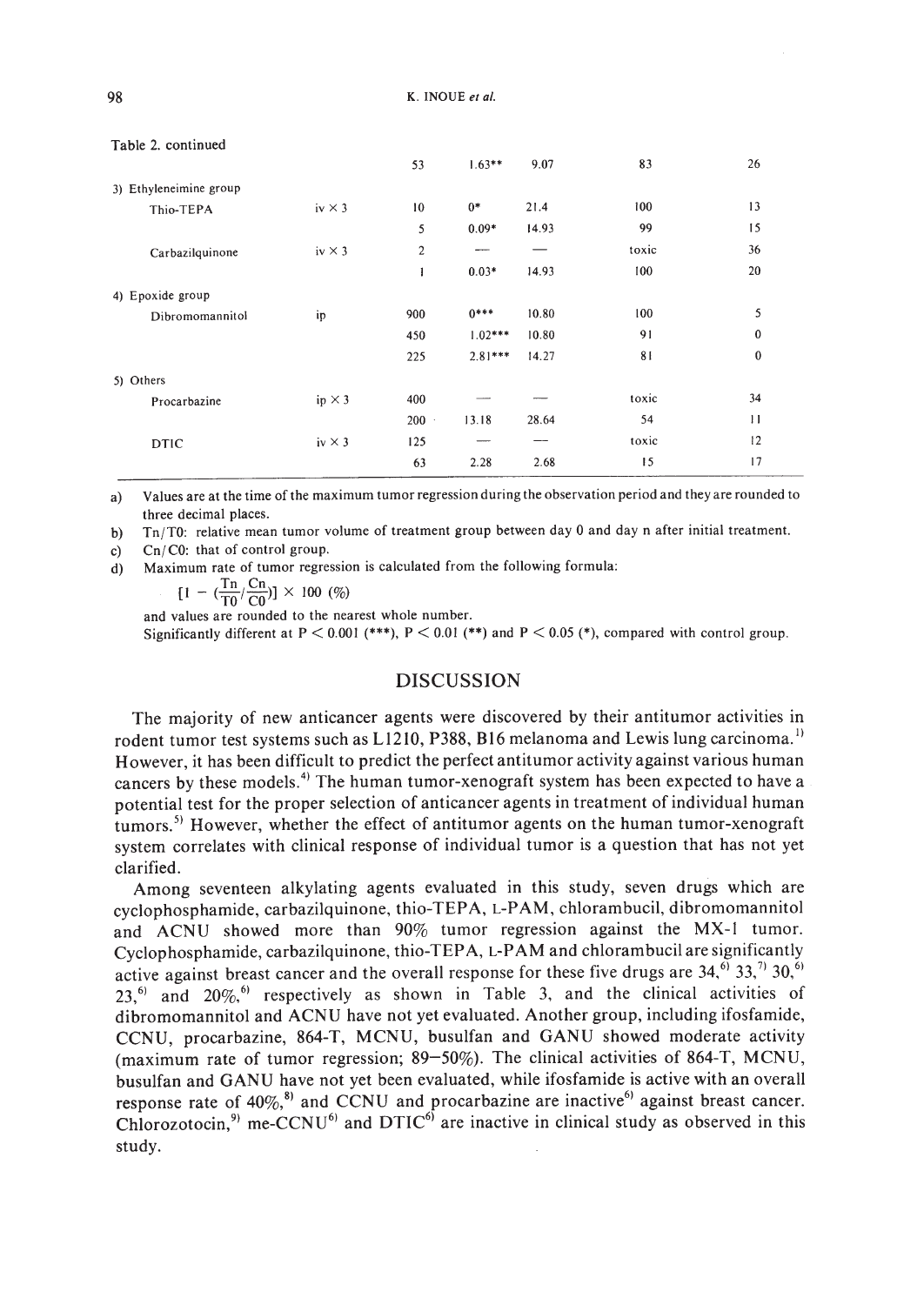| Maximum rate of<br>tumor regression<br>(%) |           | Clinical effect <sup>a)</sup><br>(%) |         |
|--------------------------------------------|-----------|--------------------------------------|---------|
| $100***$                                   | $++^{b}$  | 34                                   | $++c$   |
| $100*$                                     | $^{++}$   | 33                                   | $^{++}$ |
| $100*$                                     | $^{++}$   | 30                                   | $^{++}$ |
| $100**$                                    | $^{++}$   | 23                                   | $^{+}$  |
| 94***                                      | $^{++}$   | 20                                   | $^{+}$  |
| $87**$                                     | $+$       | 40                                   | $^{++}$ |
| 69                                         | $^{+}$    | 12                                   |         |
| 54                                         | $^{+}$    | 5                                    |         |
| 34                                         |           | 4                                    |         |
| 26                                         |           | 6                                    |         |
| 15                                         |           | 7                                    |         |
| $100***$                                   | $^{++}$   |                                      |         |
| 92***                                      | $^{++}$   |                                      |         |
| $83**$                                     | $^{+}$    |                                      |         |
| $73**$                                     | $\ddot{}$ |                                      |         |
| 69                                         | $^{+}$    |                                      |         |
| 50                                         | $+$       |                                      |         |
|                                            |           |                                      |         |

Table 3. Comparison of activity spectrum of alkylating agents in xenograft (MX-I) and in human breast cancer.

\*\*\*p  $< 0.001$ , \*\*p  $< 0.01$ , \*p  $< 0.05$ 

a) Datas from Carter (1974) *et al.*

b)  $(++) \ge 90\%$ ,  $(+) 89-50\%$ ,  $(-) \le 49\%$ 

c)  $(++) \ge 30\%$ ,  $(+)$  29-20\%,  $(-) \le 19\%$ 

On the basis of these observations, the response of alkylating agents against the MX-I tumor is correlated well with clinical effectiveness. The correlation of antitumor effect between xenograft and clinical efficacy in antitumor antibiotics and antimetabolites are studying now.

In this study, the doses of  $LD_{10}$  in  $BDF_1$  mice, dose lethal to one-tenth of  $BDF_1$  mice for twelve drugs were employed as standard therapeutic dose to nude mice. Even though it is not yet concluded whether the  $LD_{10}$  and  $LD_{50}$  for nude mice are higher than those for conventional mouse, our study<sup>10</sup> of nitrosourea already published suggested that the utilization of the  $LD_{10}$  in  $BDF_1$  mice is appropriate, and in this study the rationality of our suggestion was confirmed.

The human tumor xenograft in nude mice system is of great potential value in chemotherapy studies as described already, and for a progress of this system as a screening tool it is necessary to clarify whether tumor cell kinetics in nude mice is similar to those in the human tumor, but little is known about the growth characteristics in nude mice. Mattern and collaborators<sup>11</sup> reported that the xenografts in nude mice grew faster than the original tumors did in the patients and in their first passage in nude mice an increase in the percentage of S-phase cells was reported. Sharkey and collaborators<sup>12</sup> reported the greater mitotic index and an increase of mitotic activity in xenografted tumor than that of the original human tumors.

On the basis of the above considerations, there seems to be the limitation in direct